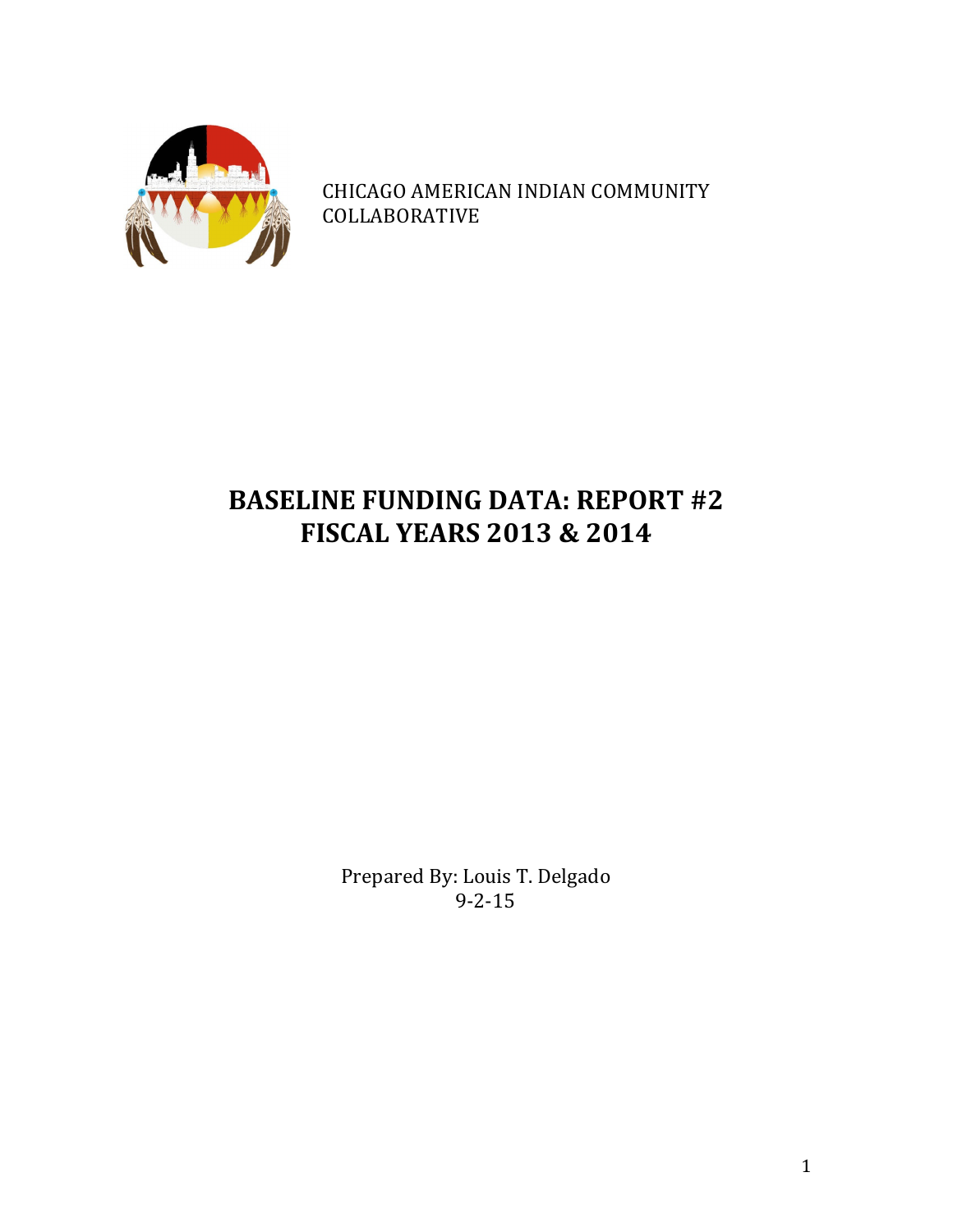## **INTRODUCTION**

Established in 2012, the Chicago American Indian Community Collaborative (CAICC) is a network of seventeen Native American organizations and programs dedicated to improving conditions for Native peoples in the region. Driven by the realization that its member organizations were generally underfunded and received limited financial support from the philanthropic community, in late 2013, CAICC established as one of its priorities a plan to increase charitable donations to the Native community.

In pursuit of this goal, in 2014, CAICC collected funding information from ten member organizations to determine the level of funding received during the previous fiscal year ending in 2013, from foundations (includes public charities), corporations and government. That information was presented in a report titled: *Baseline Funding Data,* dated 8-7-14. The purpose behind assembling the data was to establish a baseline to which funding in future years could be compared.

Accordingly, in the first half of 2015, funding data from the previous fiscal year ending in 2014 was collected from seven organizations. All seven participated in both surveys  $(2014 \& 2015)$ , and all seven organizations were responsible for raising their own operating funds. This report contains a comparative analysis of the two years of funding.

Collecting this data and tracking changes in funding is particularly important to CAICC's community change efforts. CAICC began providing fundraising training to its member organizations in the spring of 2014, and, with financial support from The Chicago Community Trust, CAICC established a *Fundraising Capacity Building Clinic* to provide more intensive community services in January, 2015. As part of its fundraising improvement efforts, CAICC intends to once again collect funding data from member organizations in 2016, for the purpose of assessing the outcomes of capacity building services.

The seven organizations that provided funding data in each of the two years are listed below:

- 1. AMERICAN INDIAN ASSOCIATION OF ILLINOIS
- 2. AMERICAN INDIAN CENTER OF CHICAGO
- 3. AMERICAN INDIAN HEALTH SERVICES OF CHICAGO, INC.
- 4. CHICAGO AMERICAN INDIAN COMMUNITY COLLABORATIVE
- 5. MITCHELL MUSEUM OF THE AMERICAN INDIAN
- 6. ST. KATERI CENTER
- 7. TRICKSTER ART GALLERY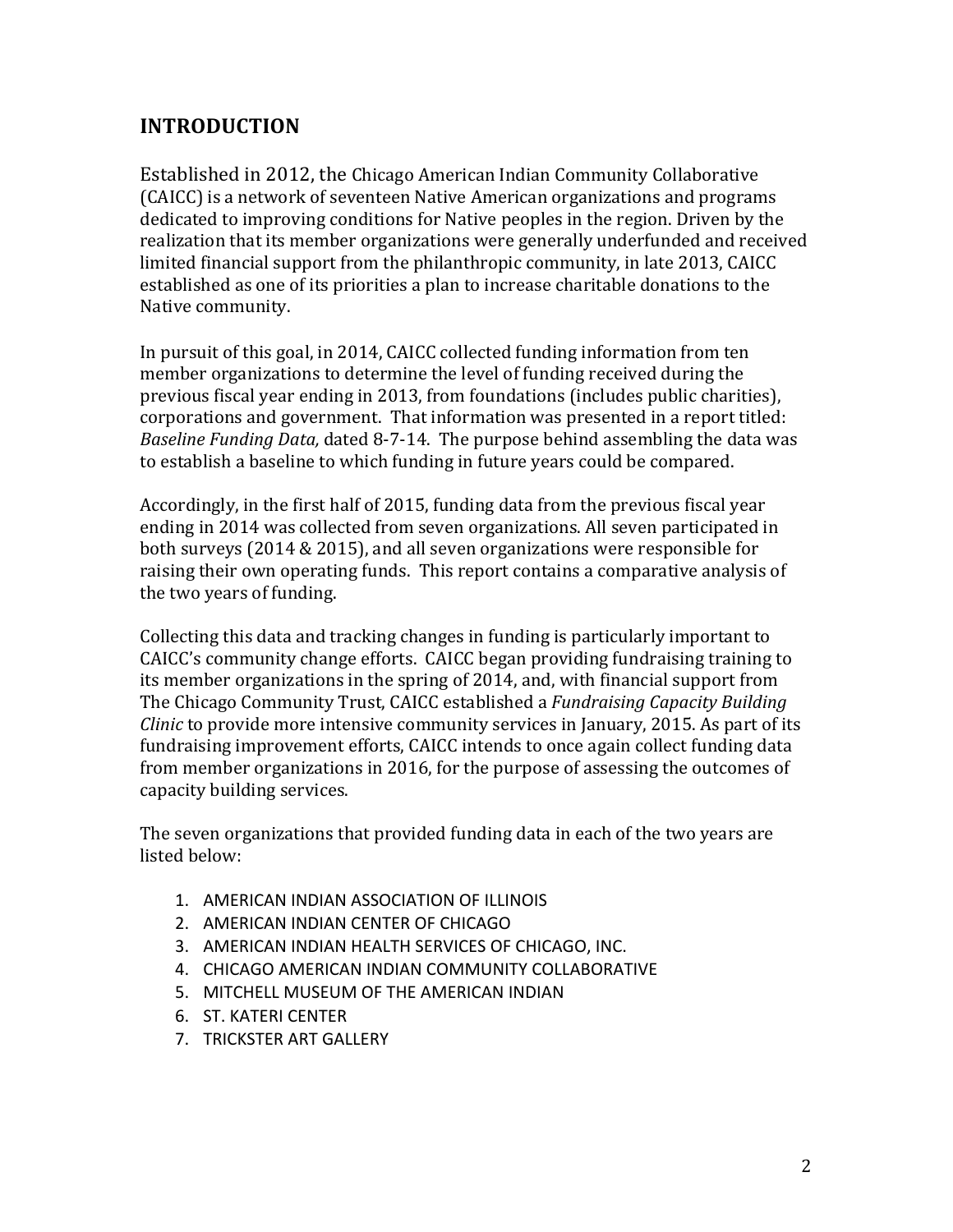## **TOTAL REVENUE**

The total amount of revenue that was received from all sources of support in FY 2014 was \$2,815,562. The annual budgets in fiscal year (FY) 2014 ranged from  $$19,043$  to  $$1,433,693$ . The median was  $$189,000$ . CAICC's previous survey did not ask for annual budget size; therefore, no comparison on the total amount of revenue can be provided. Nevertheless, information on budget size will be useful when comparing data collected in future years.

**TOTAL FUNDING RECEIVED BY SOURCE:** From FY 2013 to FY 2014, total funding increased from foundations, corporations and government. The amount received and the percent of change from each source is described below.

• **FOUNDATIONS:** The total amount of funding from foundations increased by 19.9% (\$98,889) between FY 2013 and FY 2014. Funding increased from \$497,589 to \$596,478 (see Figure 1). Four organizations increased the amount of foundation funding received; two organizations received less foundation funding; and one organization stayed at the same level (zero).



**CORPORATIONS:** Funding from corporations increased by 15.1% (\$12,512); growth increased from  $$82,640$  in FY 2013 to  $$95,152$  in FY 2014 (see Figure 2). Three organizations increased the amount of corporate funding received, while one decreased the amount received; three organizations stayed the same at zero corporate funding received.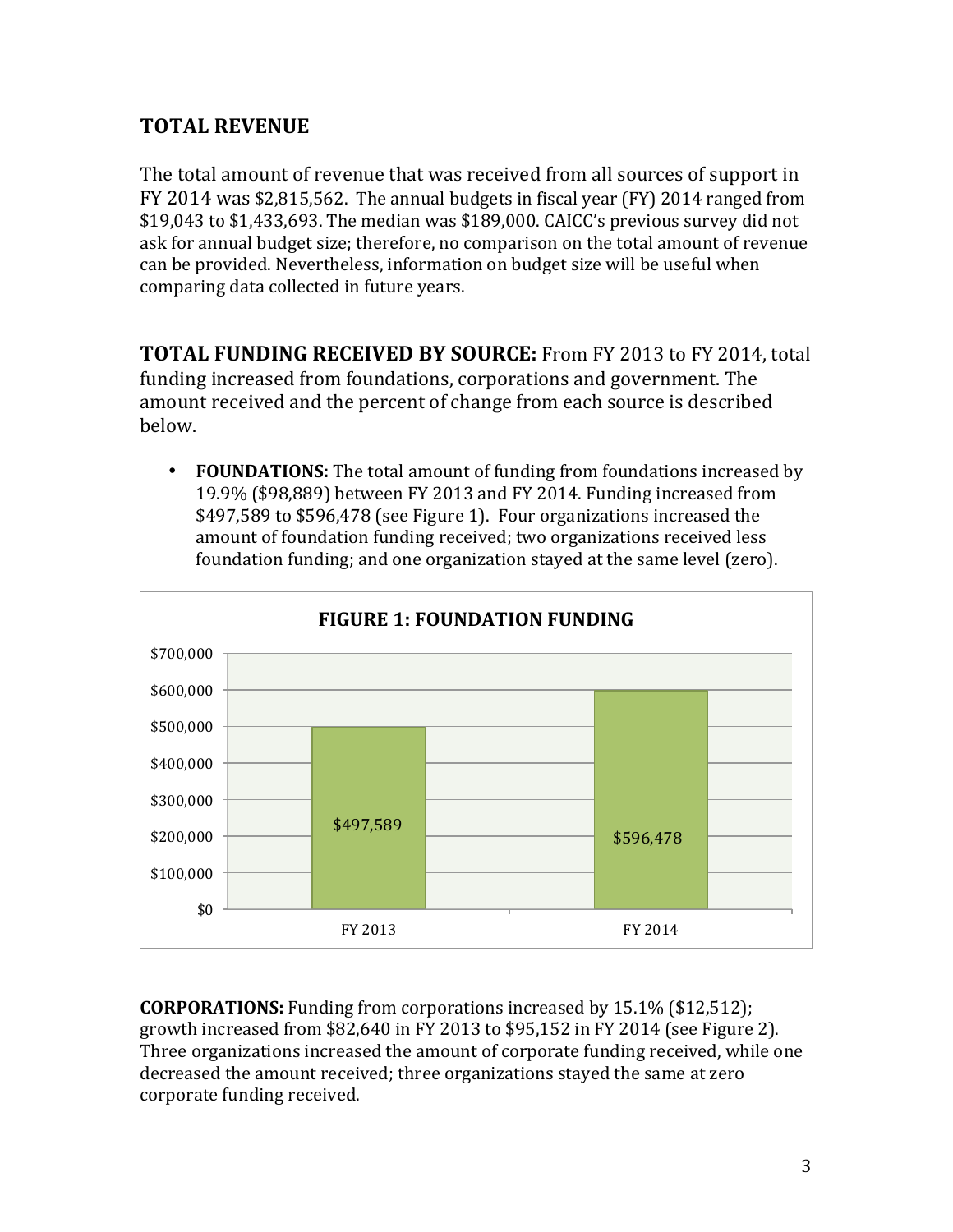

• GOVERNMENT (NON-TRIBAL): Funding from government increased by 14.2% (\$209,079), an increase from \$1,471,000 in FY 2013 to \$1,680,079 in FY 2014 (see Figure 3). Three organizations increased their funding from government, while one decreased, and three stayed the same at zero.



• **TRIBAL Governments:** This category includes revenue from tribal governments, but does not include funding from tribal foundations. Funding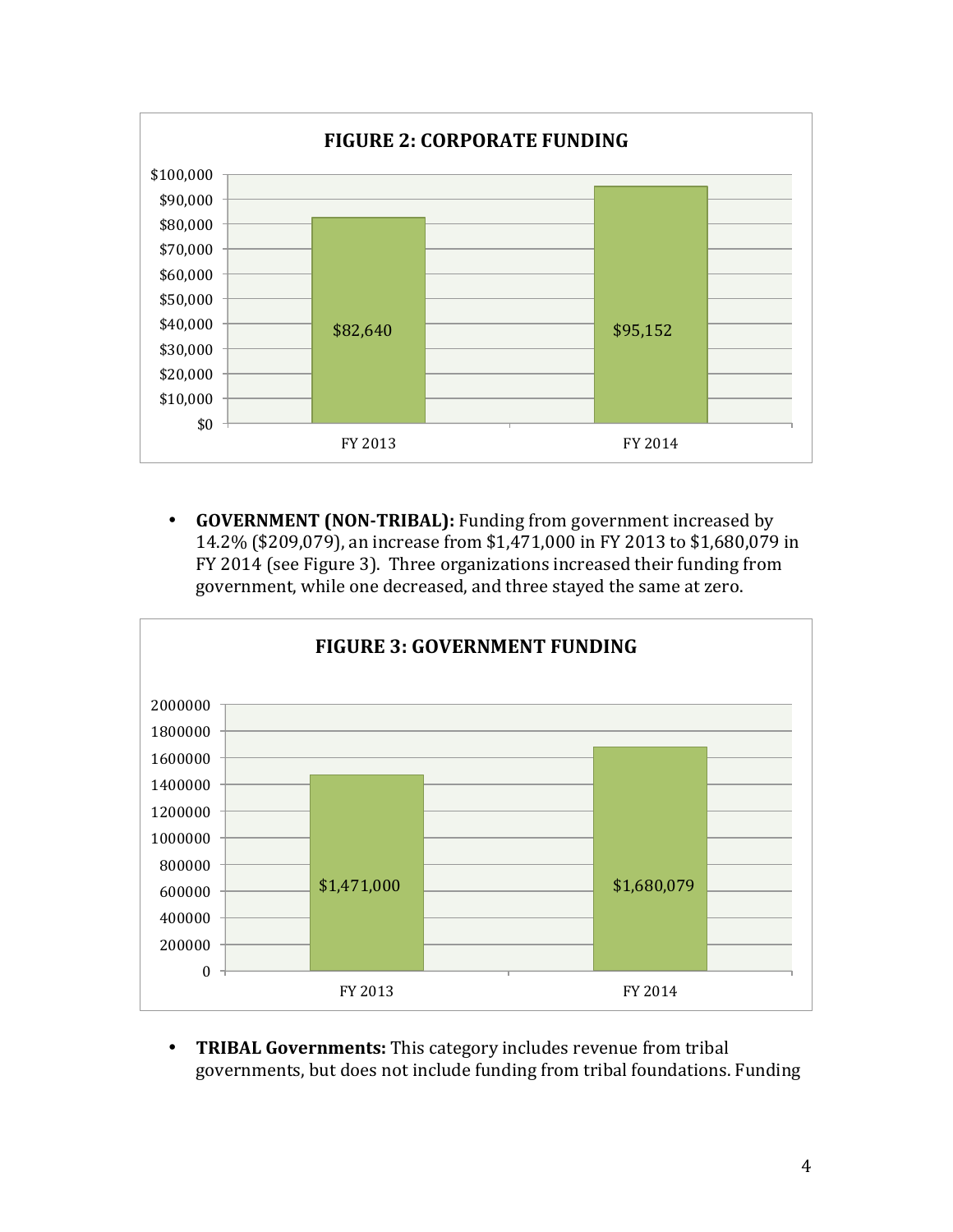from tribal foundations is included in the Foundations category. In FY 2014, only one grant of \$10,000 was reported to come from a tribal government.

• **INDIVIDUALS:** Data on this revenue source was not collected for FY 2013. In FY 2014, the total amount of revenue received from individuals by all seven organizations was \$237,502. All seven organizations received contributions, and the total amount each organization received ranged from \$500 to over \$174,000. The median was \$12,451.

**RATE OF RETURN ON WRITTEN GRANT REQUESTS: More efficient** grant production resulted in a higher rate of grants received per the total number of grant requests to foundations and corporations in FY 2014, as compared to FY 2013. This suggests that Native organizations are doing a better job of identifying potential funders and, quite possibly, making better "asks." This factor did not hold true, however, for government requests, where the rate of return dipped but remained at a fairly high level.

• **FOUNDATIONS:** The rate of return increased from 18.1% (34 of 188) of written grant requests approved for funding in FY 2013 to  $31.0\%$  (40 of 129) approved for funding in FY 2014 (see Figure 4). That is a  $71.3\%$  increase in rate of return. Importantly, this data shows that a higher percentage of foundation funders supported the work. Less energy was spent pursuing funders that lack interest, or, for other reasons, would not make a commitment to support the activities proposed by Native organizations.



### **FIGURE 4: FOUNDATIONS RATE OF RETURN**

• **CORPORATIONS:** The rate of return increased from 20.2% (15 of 74) of written grant requests approved in FY 2013 to  $40.4\%$  (19 of 47) grant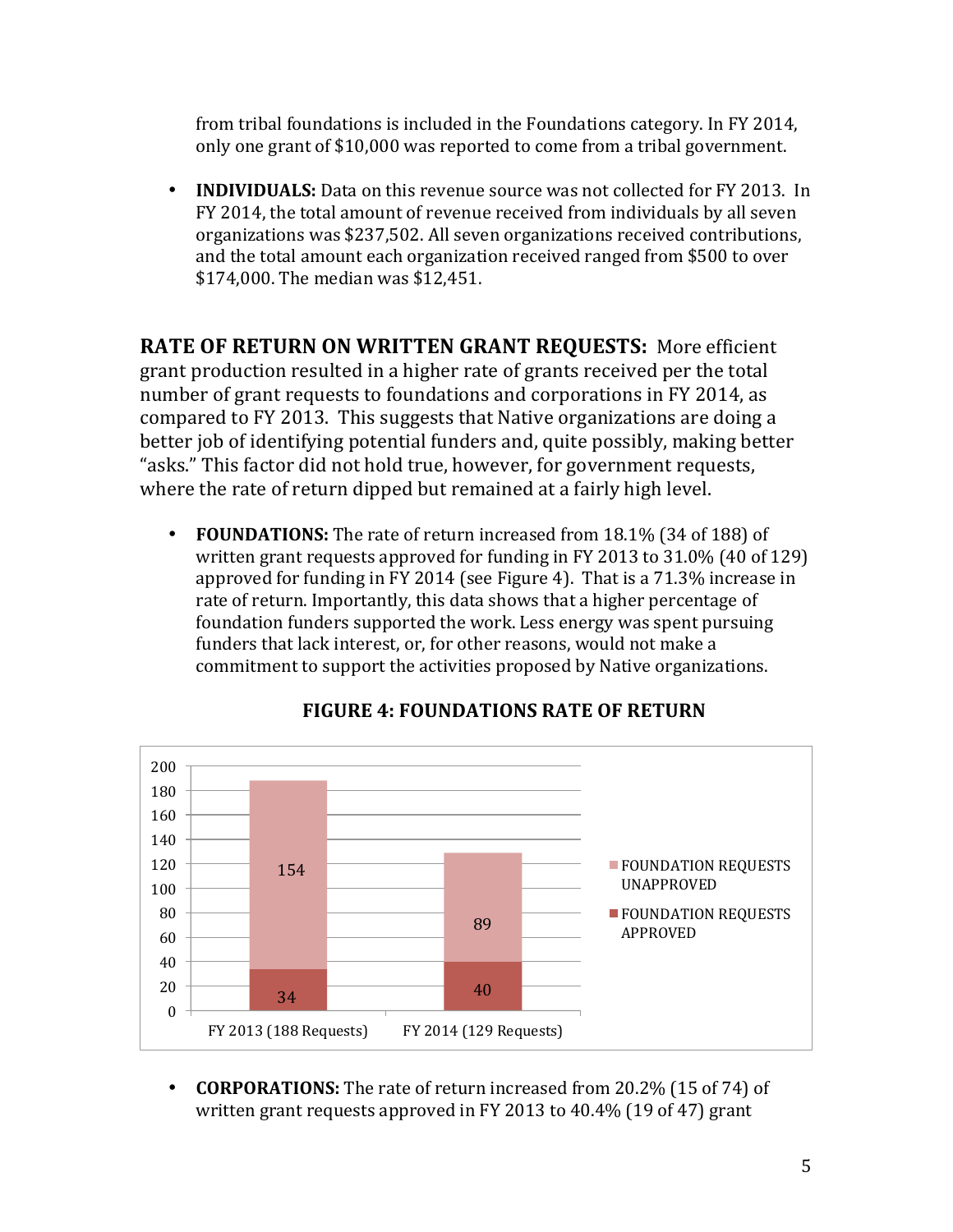requests approved in FY 2014 (see Figure 5). That is an increase of 100% in rate of return. Similar to the experience with foundations, the total number of requests to corporations decreased substantially, yet more grants were received. A likely explanation is that more efficient targeting is taking place, along with the creation of compelling requests.



#### **FIGURE 5: CORPORATIONS RATE OF RETURN**

• GOVERNMENT: The rate of return decreased from 91.7% (11 of 12) of written requests being granted in FY 2013 to  $70.6\%$  (12 of 17) of requests being granted in FY 2014 (see Figure 6). That is an overall decrease of  $-23\%$ . More sources  $(5)$  were sought, but the increase in grants  $(1)$  was not proportional to the rate of return in the previous fiscal year.



#### **FIGURE 6: GOVERNMENT RATE OF RETURN**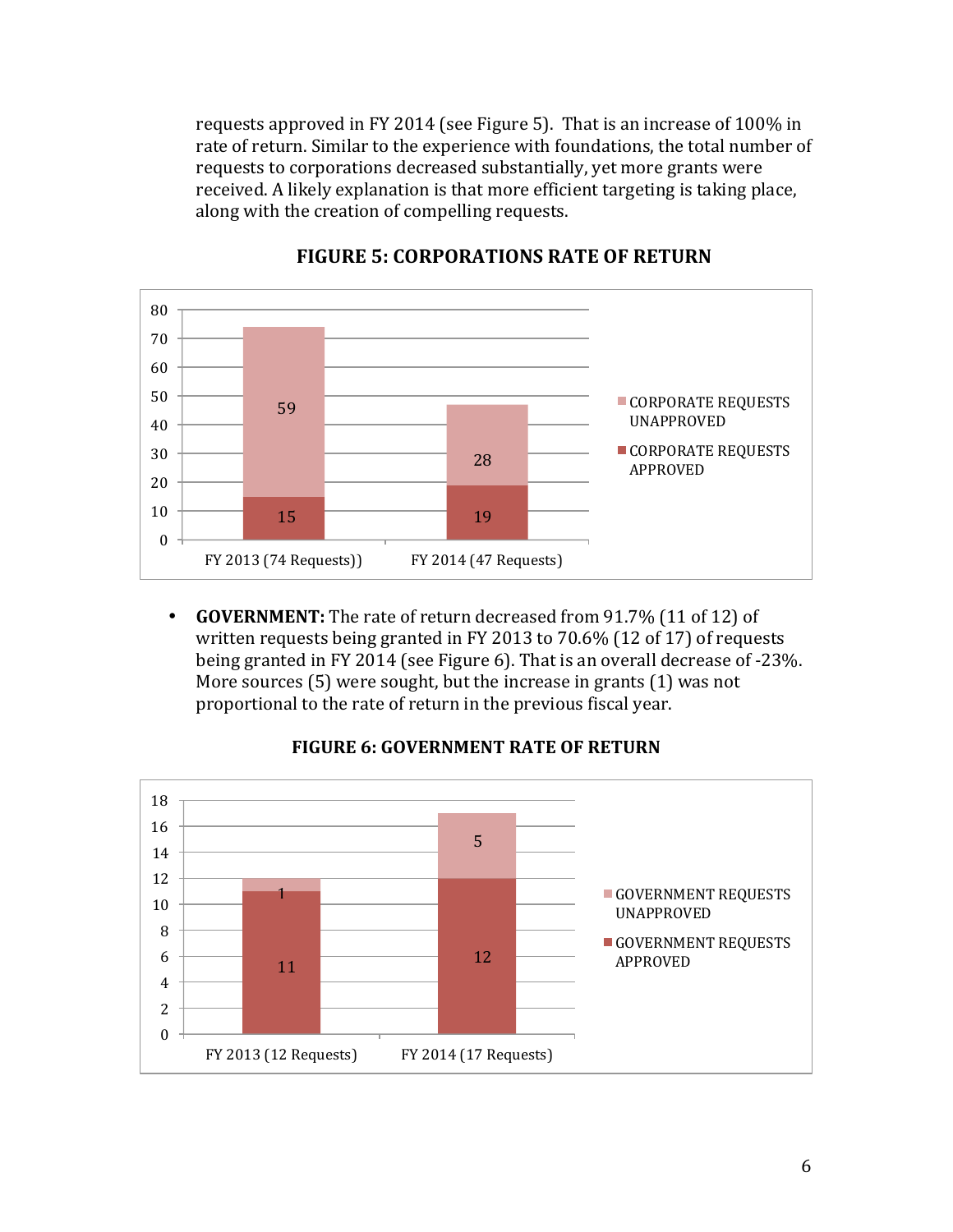**AVERAGE GRANT SIZE:** This section identifies the average size of grants received from foundations, corporations and government. Increases occurred in the Foundations and Government categories, but decreased in Corporations.

• FOUNDATIONS: The average size of grants received from foundations was \$14,635 in FY 2013, and \$14,912 in FY 2014 (see Figure 7). The difference of \$277 represents an increase of 1.9%.



• **CORPORATIONS:** The average size of corporate grants was \$5,509 in FY 2013 and \$5,008 in FY 2014 (see Figure 8). The difference of -\$501 represents a decrease of  $-9.1\%$  in the average size of corporate grants.

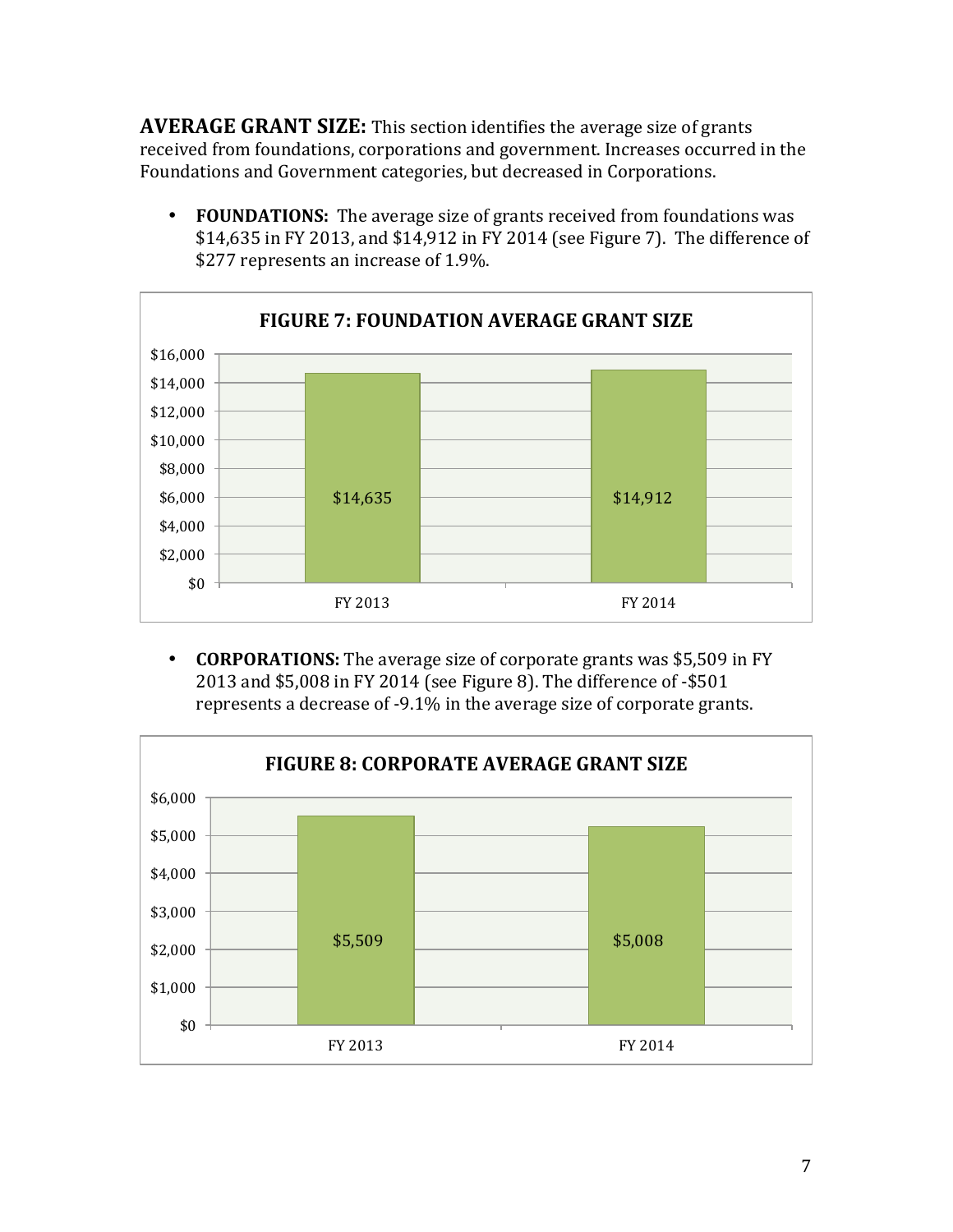

• **GOVERNMENT**: The average grant size was \$133,727 in FY 2013 and  $$140,007$  in FY 2015 (see Figure 9). The difference of \$6,280 represents an increase of 4.7%.

**AVERAGE FUNDING PER ORGANIZATION BY SOURCE:** This section examines the average amount of funding each organization received by category: Foundations, Corporations, and Government. In each category, the average amount of funding received showed marked improvement.

• **FOUNDATONS:** Funding to each of the seven Native organizations from foundations averaged  $$71,084$  in FY 2013, and  $$85,211$  in FY 2014 (see Figure 10). The difference of \$14,127 represents an increase of 19.9%.

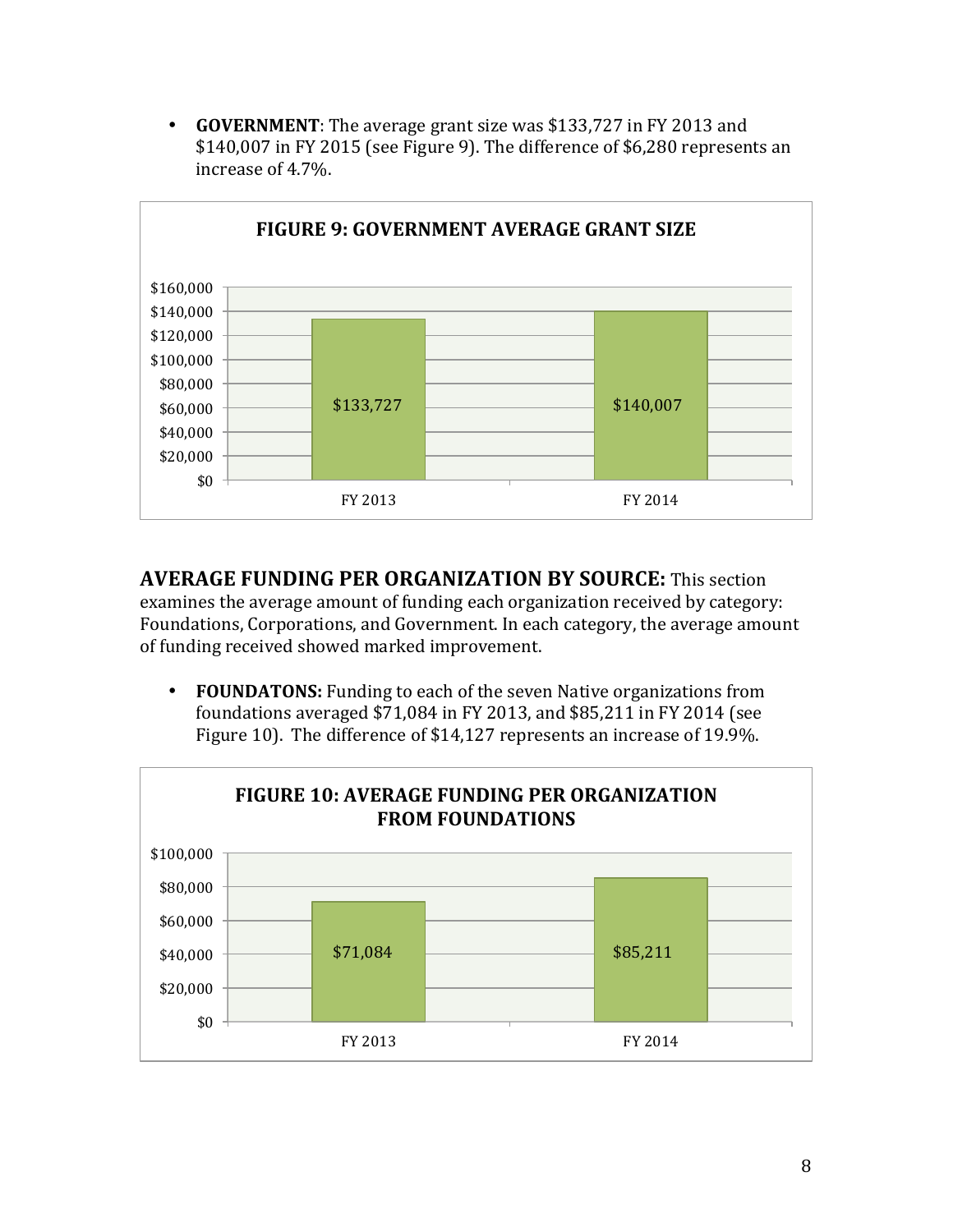• **CORPORATIONS:** Average funding received per organization was \$11,806 in FY 2013, and \$13,593 in FY 2014 (see Figure 11). The difference of \$1,787 represents an increase of 15.1%.



• **GOVERNMENT:** Average funding per organization from government (nontribal) sources was \$210,143 in FY 2013, and \$240,011 in FY 2014 (see Figure 12). The difference of \$29,868 represents an increase of 14.2%.

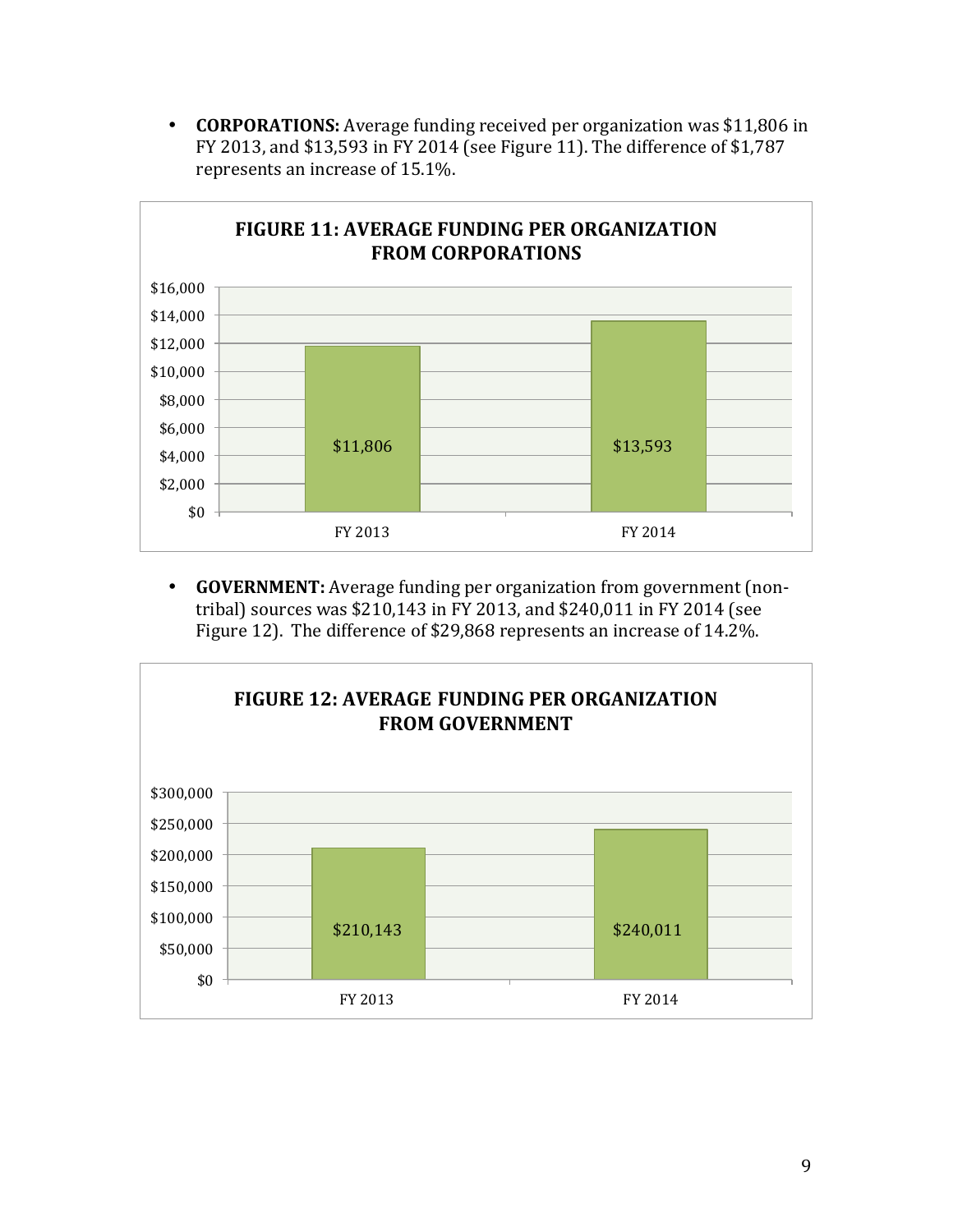## **TOTAL NUMBER OF FOUNDATIONS AND CORPORATIONS THAT MADE FINANCIAL CONTRIBUTIONS DURING FISCAL YEARS 2013 &**

**2014:** This section lists the total number of institutions, excluding government sources, that gave funding to the Native organizations. The institutions are organized in two major groupings: 1) non-profit foundations and public charities; and 2) for-profit corporations. The pie charts below show how many are included in each category, as well as how many gave only in a single year, or in both years.

**• TOTAL NUMBER OF NON-PROFIT FOUNDATIONS & PUBLIC CHARITIES THAT MADE FINANCIAL CONTRIBUTIONS:** During

the two Fiscal Years (2013  $& 2014$ ) a total of 45 different foundations and public charities provided funding to the seven organizations. Fourteen  $(31.1\%)$  gave only in FY 2013; 15 (33.3%) gave only in FY 2014; and 16  $(35.6\%)$  gave in both years (see Figure 13). It is not clear whether those that gave only in FY 2013 will give again in the future, or whether those that only gave in FY 2014 were actually new to giving in the Native community or simply did not give to the community in the previous fiscal year. Future research in coming years will help clarify patterns of giving to the Native community by these and other philanthropic institutions.



**• TOTAL NUMBER OF FOR-PROFIT CORPORATIONS THAT MADE FINANCIAL CONTRIBUTIONS:** During the two Fiscal Years (2013 & 2014), a total of 19 for-profit corporations provided funding to the seven organizations. Interestingly, approximately one-third of the corporations fall in each section of the pie chart in Figure 14, i.e., six  $(31.6\%)$ gave funds only in FY 2013; 6 (31.6%) gave funds only in FY 2014; and  $7$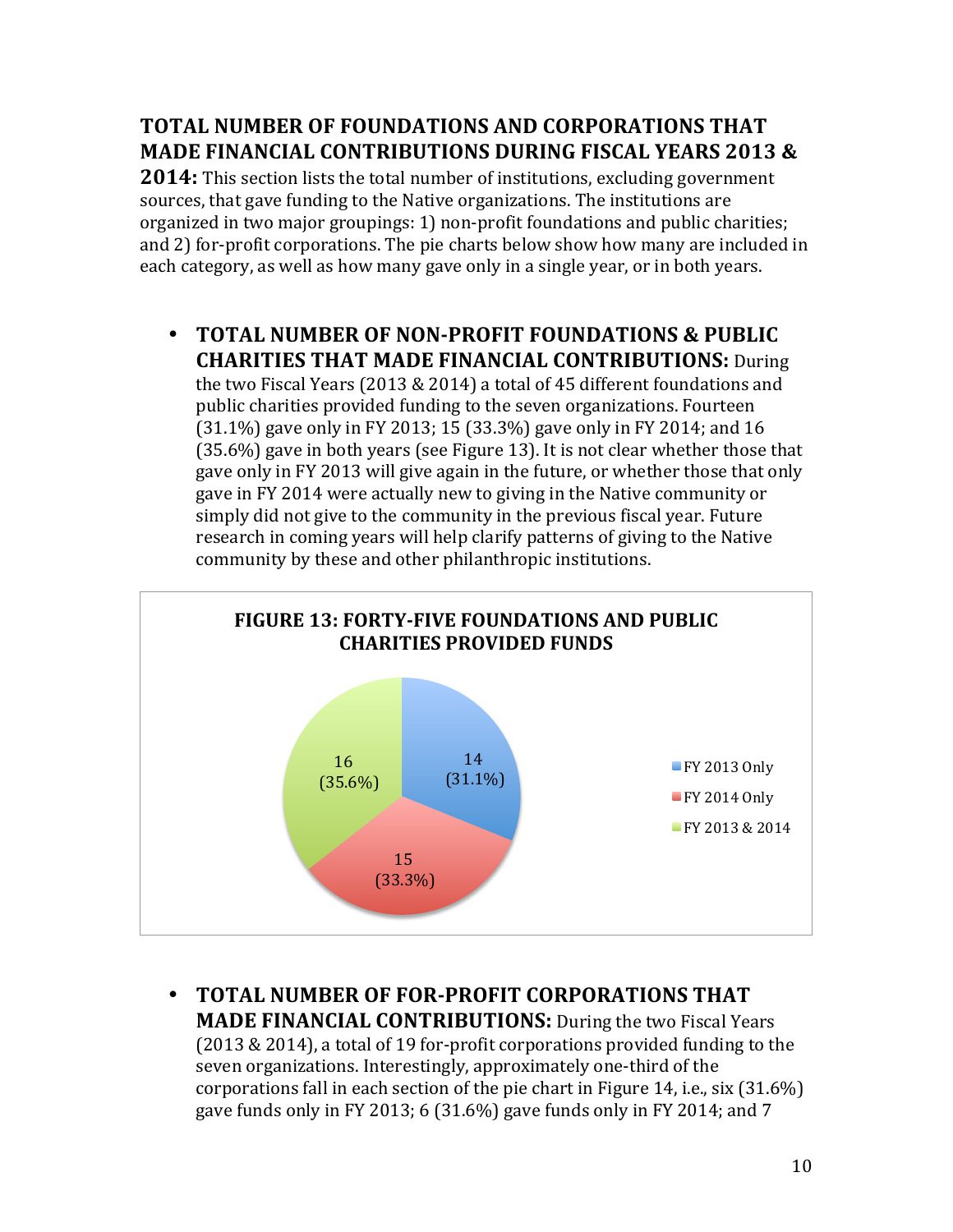$(36.8\%)$  gave in both years. This pattern of giving is similar to the pattern found among foundations, and it raises similar questions, such as: will those that gave in both years continue to give, and were those that only gave in FY 2014 new to giving in the Native community? Future research will be helpful in identifying patterns of giving among for-profit corporations, as well as the foundations and public charities mentioned in Figure 13 above.



## **CONCLUSION**

The data in this study shows marked improvement in total funding to the seven Native organizations between FY 2013 and FY 2014. Total foundation funding increased  $19.9\%$ ; funding from corporations increased  $15.1\%$ ; and funding from government increased 14.2%. Also, the average funding across all seven organizations increased in each of the three funding categories: Foundations; Corporations; Government. Some of this increase may be attributed to the fact that foundation and corporate giving increased nation-wide in 2014 by 6% and 12% respectively.<sup>1</sup> The degree to which this national increase had an impact in the Chicago-area is undetermined.

Finally, the rate of return on grant requests shows that the organizations have increased their efficiency and effectiveness in securing grants from foundations and corporations. Although the success rate of government funding dipped, the ratio of grants received to the number of written requests made remains at a fairly high level. 

While positive changes in funding are encouraging, success is not equivalent across the seven organizations studied, with some organizations showing marked